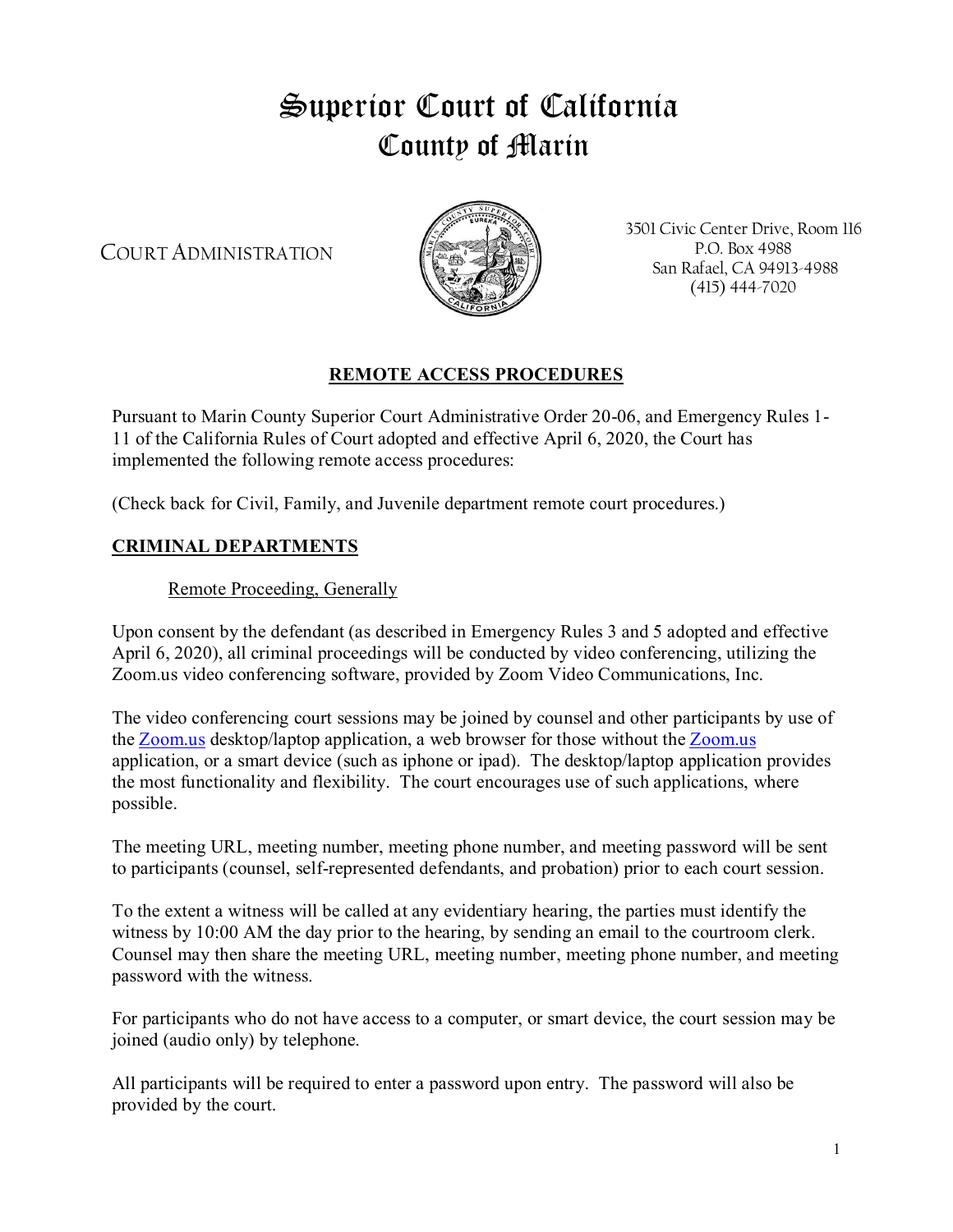Participants joining a court session will be placed in a queue (virtual waiting room), and should remain ready to join the video/audio conferencing session when their case is called.

Participants who do not have access to a computer, smart device, or telephone, and who have no access to the remote proceeding, may seek authorization to appear in court.

#### Documents

Any document to be referenced, marked, or filed during the course of any video conference court session must be emailed to the court clerk, with copy to opposing party/parties. Counsel may email the courtroom clerk such documents at the commencement of the court calendar. The documents to be proffered as evidence must be clearly identified by party affiliation, and number. Plea forms and other documents must be clearly identified. The court will display documents during the court hearings at the appropriate time, during the court hearing. The court will print such documents for the court file as appropriate.

Documents presented during, and in the course of, a remote proceeding, such as a plea form and accompanying waivers, and criminal protective orders, may be signed electronically.

The court will not require the defendant's signature on any document. Defense counsel must review plea forms with clients and attest at the court hearing to such review. The court will orally voir dire the defendant about the plea and the plea form.

#### Court Record

In felony matters, the court sessions will be reported by a certified court reporter. The sessions will also be audio and video recorded by the court. The recordings will be saved on a local drive (not in the cloud) for the sole purpose of being used as a backup in the event the court reporting fails.

In misdemeanor matters, the court sessions will be reported by the in-court electronic recording system. The court sessions will also be audio and video recorded by the court. The recordings will be saved on a local drive (not in the cloud) for the sole purpose of being used as a backup in the event the courtroom electronic recording fails.

The proceedings may not be recorded by the participants.

The proceedings will not be publicly broadcast. A member of the public wishing to view the proceedings may request access from the court.

## Matters in which Defendant does not Consent to Remote Proceeding

In the event a defendant does not consent to a remote appearance, the matter will be postponed until the next available in-court session as authorized by all applicable rules enacted during the state of emergency related to the COVID-19 pandemic. For non-evidentiary hearings, counsel may advise the court of the "non-consent" at any time up to, and including, the time of the set